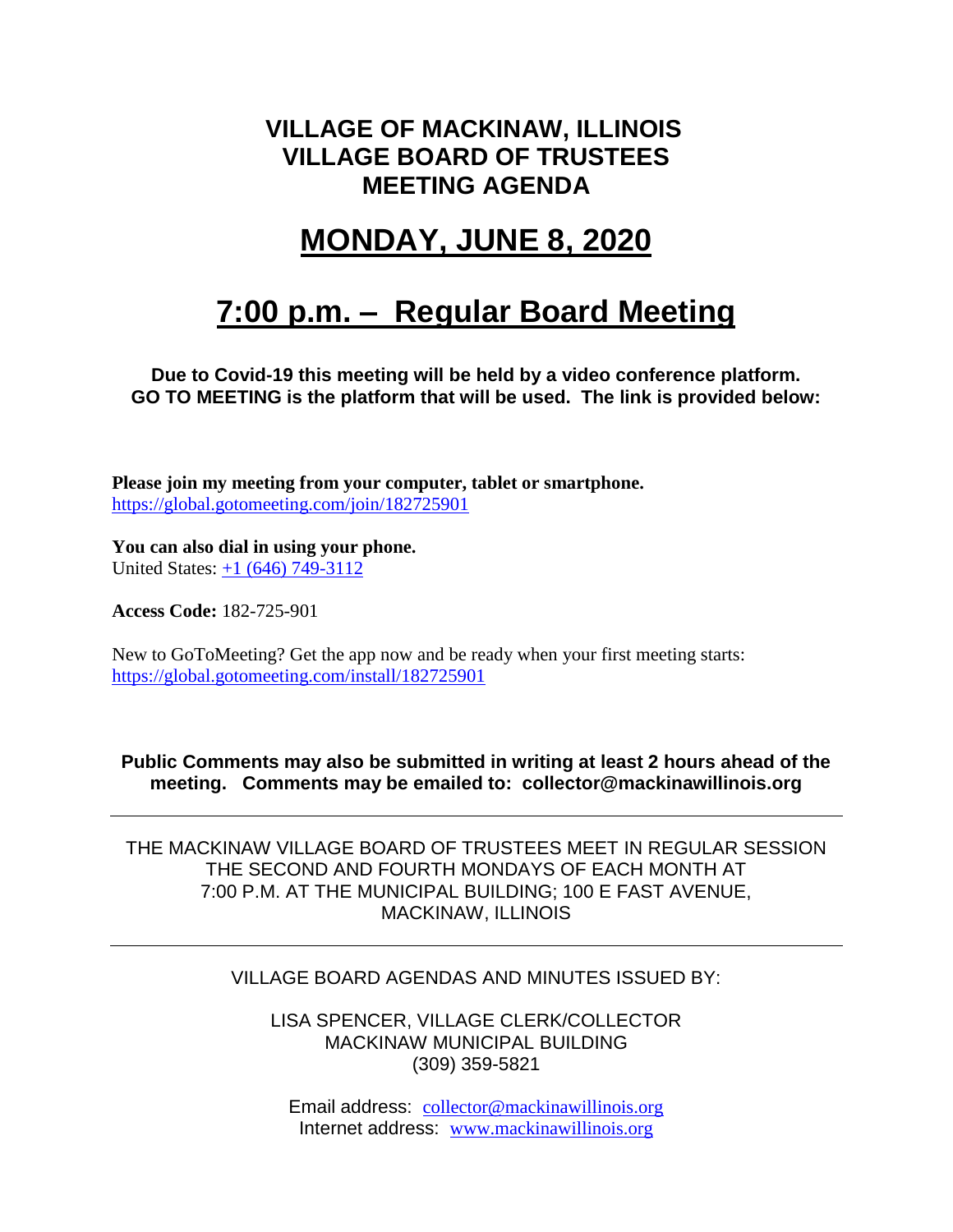### **VILLAGE OF MACKINAW, ILLINOIS VILLAGE BOARD OF TRUSTEES MEETING AGENDA MONDAY – June 8 2020 7:00 P.M.**

- **I. CALL TO ORDER BY VILLAGE PRESIDENT**
	- **I. PLEDGE OF ALLEGIANCE**
	- **II. ROLL CALL**

#### **III. CONSENT AGENDA ITEMS**

- **a. Approval of May 11, 2020 regular meeting minutes**
- **b. Approval of Public Works department reports**
- **c. Approval of Police department report**
- **d. Approval of EMA department report**
- **e. Approval of recurring disbursements**
- **f. Approval of finance packet**

#### **IV. PUBLIC COMMENT**

**Jeff Rockhold – requesting permission for his son to play in the woods on Village property**

**Tim Weir - regarding development of subdivision along E. Fast Ave.** 

#### **V. DEPARTMENT REPORTS**

- **a. Police Chief's report**
	- **1. I.T. service agreement for the Village**
- **b. EMA Coordinator's report**
- **c. Public Works Manager's report**
	- **1. Additional shoulders on West Fast Ave.**
- **d. Treasurer's Report** 
	- **1. 2020 certificate of estimated revenues**
	- **2. Non-Recurring Bills**